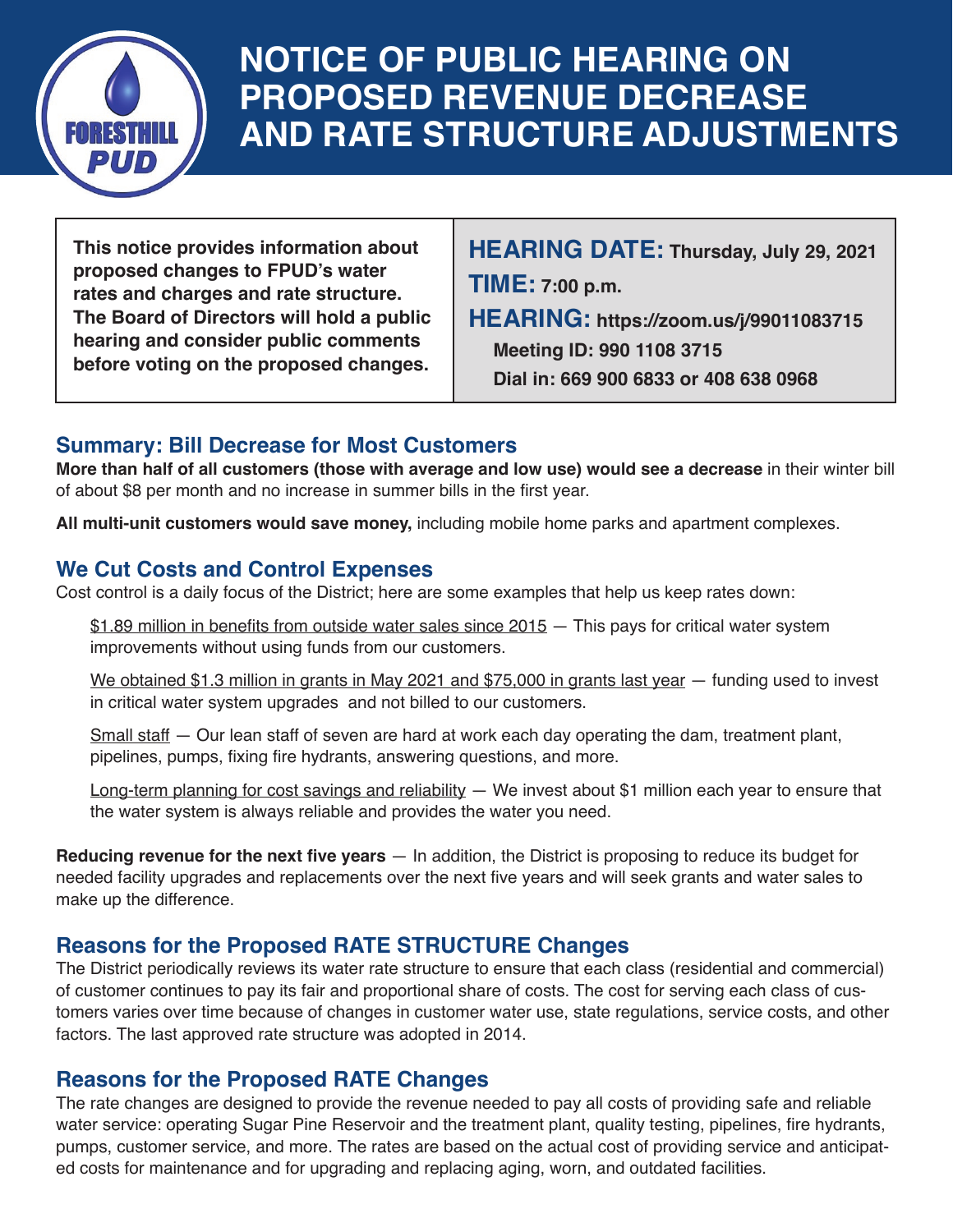# **Details of the Proposed Revenue De**

#### **Examples of How the Proposed Rate Changes Will Affect Your Water Bill**

To determine the amount of the proposed bill for individual properties, a rate calculator is available on the District's website. You can also contact the District office for help. Below are examples of bills in the first year.

| <b>Type of User</b>                                  | <b>Water Use</b>         |          | <b>Current Bill   Proposed Bill</b> |  |
|------------------------------------------------------|--------------------------|----------|-------------------------------------|--|
| Residential low use (50% of average) 5/8" connection | 5,000 gallons per month  | \$88.44  | \$80.61                             |  |
| Residential average use 5/8" connection              | 10,000 gallons per month | \$90.54  | \$90.41                             |  |
| Residential high use (2x average) 5/8" connection    | 20,000 gallons per month | \$106.04 | \$110.01                            |  |
| Average dual service                                 | 14,000 gallons per month | \$176.52 | \$98.25                             |  |
| Residential average use 3/4" connection              | 10,000 gallons / month   | \$90.54  | \$110.80                            |  |

#### **Proposed Monthly Fixed Service Charges**

Service charges cover the cost to provide customer service for each meter (meter reading, billing) and the cost of water capacity based on the size of the meter.

| <b>MONTHLY FIXED SERVICE CHARGE FOR ALL CUSTOMER CLASSES</b> |                                                                                     |                                                |                  |                  |                  |                  |                 |  |
|--------------------------------------------------------------|-------------------------------------------------------------------------------------|------------------------------------------------|------------------|------------------|------------------|------------------|-----------------|--|
| <b>Service Size</b>                                          | <b>CURRENT</b>                                                                      | <b>PROPOSED Charges</b>                        |                  |                  |                  |                  |                 |  |
|                                                              | Charge                                                                              | Aug. 2021                                      | <b>July 2022</b> | <b>July 2023</b> | <b>July 2024</b> | <b>July 2025</b> | Over 65% of     |  |
| 5/8"                                                         | \$90.54                                                                             | \$70.81                                        | \$71.52          | \$72.95          | \$74.41          | \$75.90          | customers have  |  |
| 3/4"                                                         | \$90.54                                                                             | \$91.20                                        | \$92.11          | \$93.95          | \$95.83          | \$97.75          | a 5/8" service  |  |
| 1"                                                           | \$163.87                                                                            | \$131.98                                       | \$133.30         | \$135.97         | \$138.69         | \$141.46         | connection.     |  |
| 11/2"                                                        | \$328.68                                                                            | \$264.51                                       | \$267.16         | \$272.50         | \$277.95         | \$283.51         |                 |  |
| 2"                                                           | \$643.17                                                                            | \$427.63                                       | \$431.91         | \$440.55         | \$449.36         | \$458.35         | Only 20 service |  |
| 4"                                                           | \$1,581.35                                                                          | \$1,854.88                                     | \$1,873.43       | \$1,910.90       | \$1,949.12       | \$1,988.10       | connections are |  |
| 6"                                                           | \$1,581.35                                                                          | \$3,587.97                                     | \$3,623.85       | \$3,696.33       | \$3,770.26       | \$3,845.67       | 2" and above.   |  |
| 8"                                                           | \$1,581.35                                                                          | \$7,156.09                                     | \$7,227.65       | \$7,372.20       | \$7,519.64       | \$7,670.03       |                 |  |
| Multi-Unit<br>Properties                                     | \$90.54 / month /<br>dwelling unit for<br>1st unit + \$88.51<br>per additional unit | Multi-unit charge is proposed to be eliminated |                  |                  |                  |                  |                 |  |

#### **Proposed Consumption Charge**

As requested by the Community Advisory Committee, the District proposes to simplify the consumption charge. Currently, the District provides credit for water use less than 10,000 gallons and an overage charge for use above 10,000 gallons. Also, Commercial customers paid based on a load factor. There is just one consumption charge for all customers in the proposed rates.

| <b>CONSUMPTION CHARGE FOR ALL CUSTOMERS (\$ PER 1000 GALLONS PER MONTH)</b>                                                                                           |           |                  |                         |                  |                  |                                                                                     |
|-----------------------------------------------------------------------------------------------------------------------------------------------------------------------|-----------|------------------|-------------------------|------------------|------------------|-------------------------------------------------------------------------------------|
|                                                                                                                                                                       |           |                  | <b>PROPOSED Charges</b> |                  |                  |                                                                                     |
| <b>CURRENT</b>                                                                                                                                                        | Aug. 2021 | <b>July 2022</b> | <b>July 2023</b>        | <b>July 2024</b> | <b>July 2025</b> |                                                                                     |
| Credit (\$0.42) for each 1,000<br>gallons used per month below<br>10,000 gallons.<br>Overage charge (\$1.55) for each<br>1,000 gallons used over 10,000<br>per month. | \$1.96    | \$1.98           | \$2.02                  | \$2.06           | \$2.10           | The consur<br>tion charge<br>\$1.96 per 1<br>gallons is e<br>to 5 gallons<br>penny. |

npof ,000 gual s per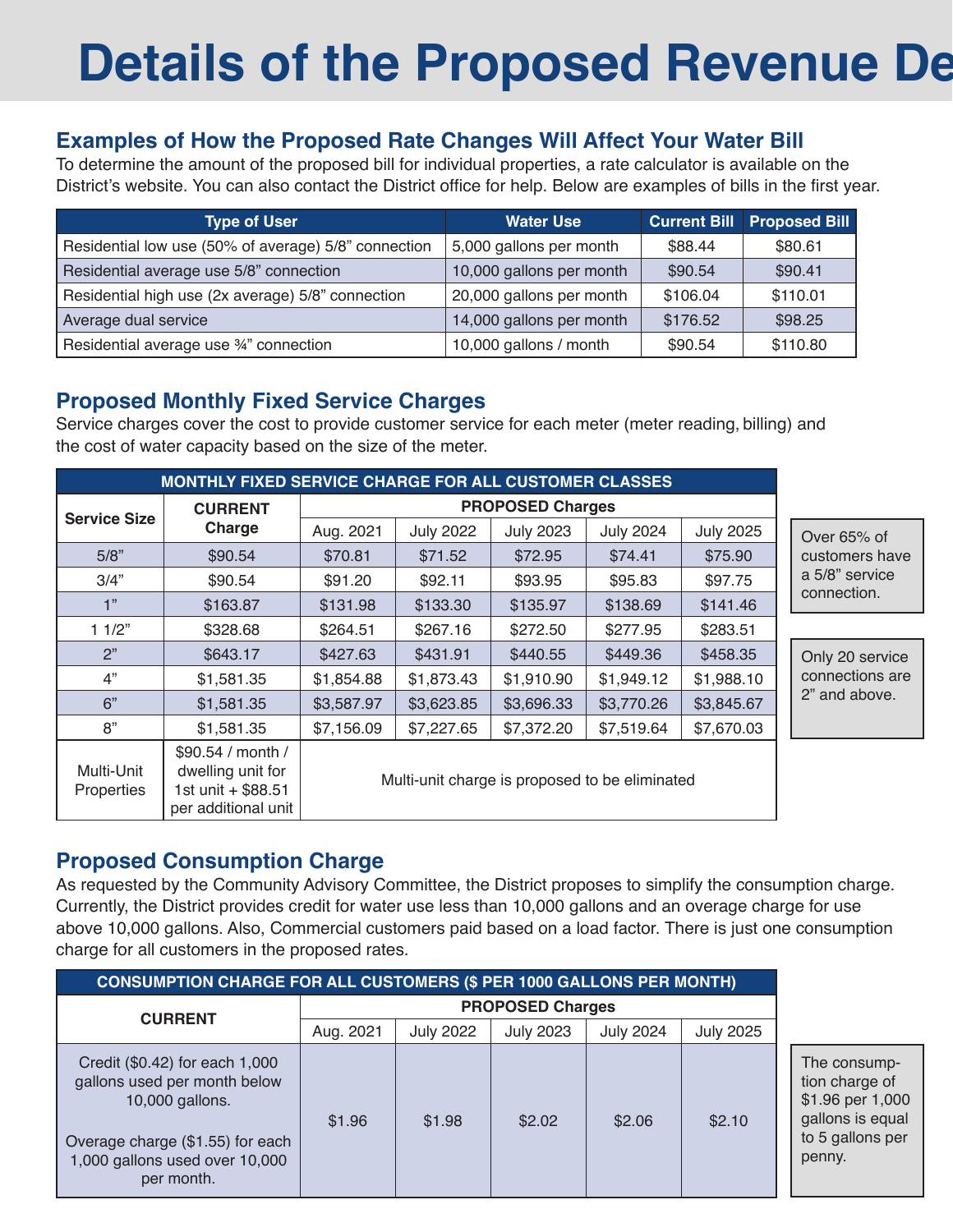## **Reference and Rate Structure Changes**

#### **Community Advisory Committee Recommendations Impact the Rate Structure**

In developing the proposed rate changes, the District followed the recommendations of the Community Advisory Committee that met in late 2019, studied the District's rates, and published seven key recommendations.

- **1) Eliminated the multi-unit charge** The proposed rate structure eliminates the multi-unit charge so that all customers will pay the same fixed service charge based on the size of their service connection.
- **2) Use only one tier for consumption charge**  The proposed structure has only one tier; all customers will pay the same charge for water used due to the elimination of the mid-day load factors for commercial properties.
- **3) Eliminate or reduce higher costs for commercial accounts** All commercial, multi-unit, and single-family residential customers will pay based on the same service connection size and consumption charge in the proposed structure.
- **4) Adjust the proportion of costs collected from the current 95% fixed and 5% variable** to 80% fixed cost and 20% variable cost. Customers can now lower their water bills more easily by using less water because a larger portion of their bill is based on metered water use.
- **5 7) 5. Eliminate or substantially reduce charges for inactive meters; 6. establish a low-income rate assistance program, and; 7. reduce "will serve" connection fees.** The Board will review these recommendations before the end of the year as they are not part of the rate structure.

#### **Recognizing the Impact of COVID-19, FPUD Is Proposing to Reduce the Revenue It Collects from Customers**

The District is proposing to decrease the revenue that it collects from customers for the next five years. Staff and the Board will seek to make up for the cuts by seeking grants and water sales to outside organizations (temporary water transfers). The District now maintains healthy emergency reserves in case there are emergency or unexpected financial needs.

#### **More Details About the Proposed Rate Adjustments**

**The Proposed changes in rates are based on detailed engineering, financial and legal evaluations** carried out with the help of recognized experts in water rates. The rates conform to California law requiring that each class of customers (residential and commercial) pay their proportionate share of the cost to serve them.

**The maximum rates that may be imposed are shown in this document.** Before implementing the rates, the Board of Directors may choose to implement the full amount or less but not more.

#### *If approved, the new rates and rate structure changes will go into effect on August 15, 2021.*

#### **BOARD OF DIRECTORS:**

Mark Bell, President | Patty Wade, Vice President | Jane Stahler, Director | Robert Palmeri, Director

#### **GENERAL MANAGER:**

Hank White